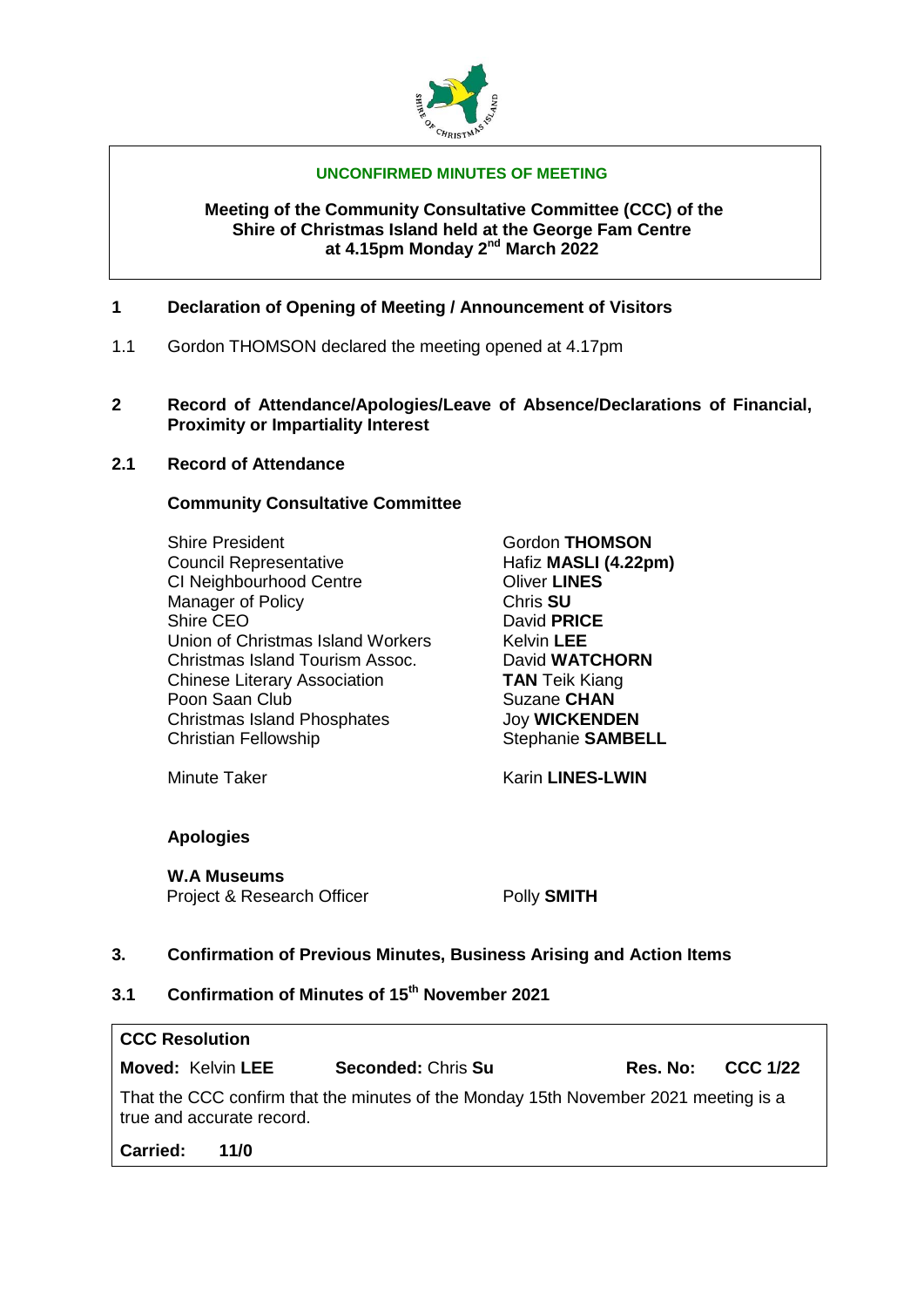## **3.2 Business Arising**

## **3.3 Action Items from Previous Meetings**

|    | <b>Action Item</b>                                                                                                                                                                          | <b>CCC</b><br><b>Meeting</b>  | <b>Action</b><br><b>Officer</b> | <b>Status</b>                         |
|----|---------------------------------------------------------------------------------------------------------------------------------------------------------------------------------------------|-------------------------------|---------------------------------|---------------------------------------|
| 1. | <b>DIRDC Community Engagement</b><br>Protocol-DIRDC still has not<br>responded to August<br>15th 2019 request by CCC Secretariat<br>for copy of DIRC's Community<br>Engagement<br>Protocol. | August<br>2019                | Chris Su                        | Still awaiting from<br><b>DITCRD</b>  |
| 2. | Awaiting response from NDIS<br>Minister Linda Reynolds on CCC<br>letter of 12 April 2021 on whether or<br>not the NDIS will continue to apply<br>on CI in the future                        | April 7 <sup>th</sup><br>2021 | <b>Shire</b><br>CEO.            | Still awaiting from NDIS<br>Minister  |
| 3. | Chris Su to follow up with IOTHS if<br>the new W.A PATS increment from<br>\$60-\$100 daily will apply for the IOTs                                                                          | November<br>15 2021           | Chris Su                        | Still awaiting response<br>from IOTHS |

## **4. Agenda Business**

## **4.1 Christmas Island Residential Aged Care Program Update**

Chris Su recounted the April 29<sup>th</sup> 2021 CCC meeting with the DITCRD Residential Aged Care project team.

The timeline presented at that meeting was as follows

- **a)** Dec 2021- Business case submitted to DITCRD (Complete)
- **b)** May 2022- Policy proposal to seek capital funds for construction (Awaiting)
- **c)** July 2023- Construction to start

## **4.2 WA Heritage Laws to Apply to Christmas Island from July 2022**

The Chair informed that the Shire was contacted by DITCRD mid-February 2022 and that the WA Heritage Act 2018 will apply from July2022, this will be enforced with an update to the Service Delivery Agreement with the Dept. of Planning, Lands and Heritage (DPLH WA).

The Chair notified the CCC that listings on the current 'Commonwealth Heritage List' under the EPBC Act will be moved to a new "Local Heritage List"

The chair communicated that DITCRD will conduct a version of a "Heritage Survey" to assist with creating the new 'Local Heritage List'.